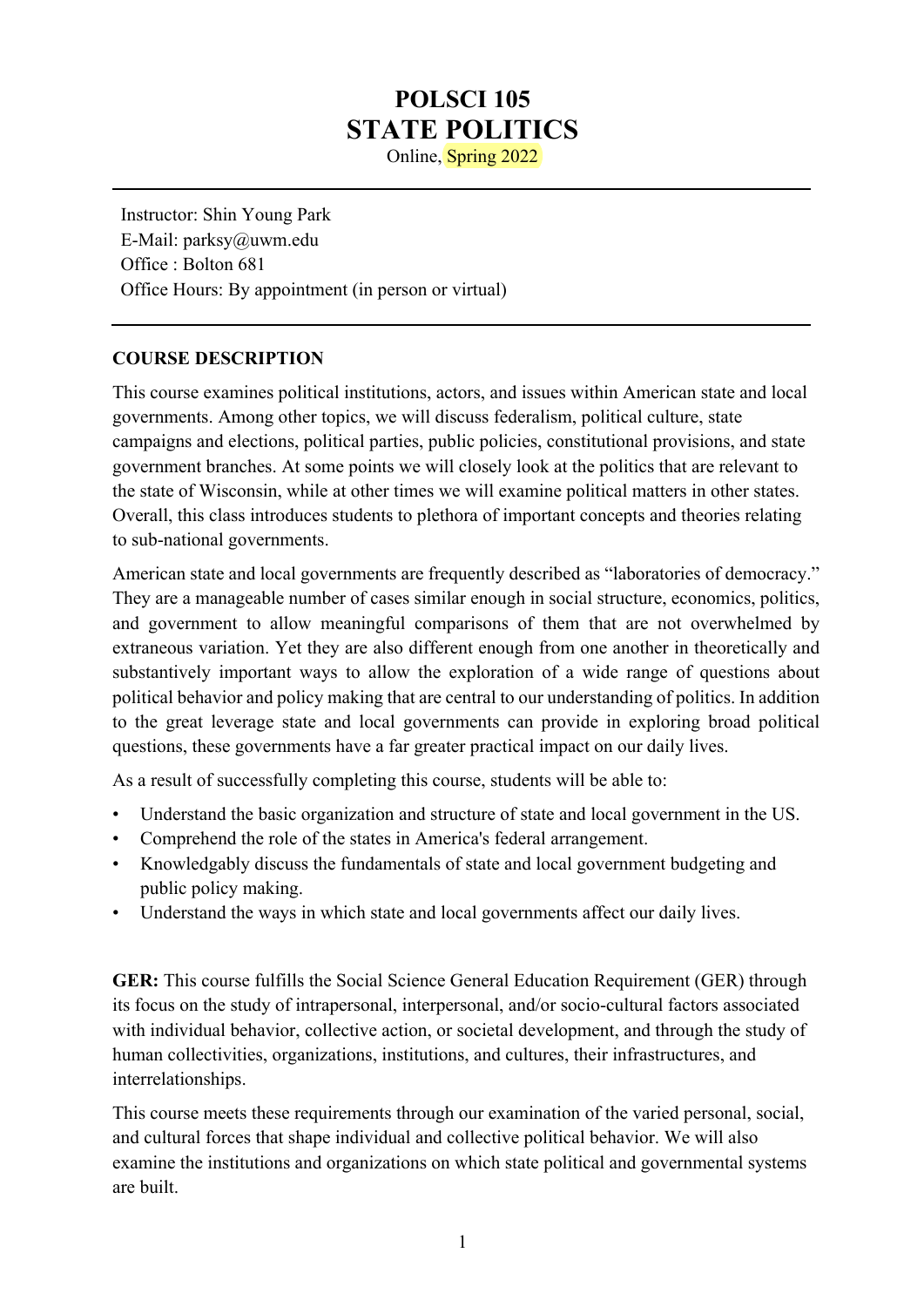#### **COURSE REQUIREMENTS**

#### **1. Required Book**

You should read assigned chapter(s) for the topic each week from:

Bowman, Ann O'M, and Richard C. Kearney. 2022. *State and Local Government*, 11th edition, Cengage Learning.

\* This book is available via the UWM ecampus site.

- \* UWM library reserves this book for the course with 2 day of loan period.
- \* While you prepare the book, Chapters 1 and 2 will be uploaded to Canvas as PDF.

#### **2. Lecture Slide & Notes**

You should also read the lecture Slides and Notes assigned for each topic. They are what I would be using if we were meeting for face-to-face lectures, and provide a framework for the sorts of things we would be discussing in class. Of course, the notes overlap with the book material, but there is also a fair amount of material not covered in the textbook.

#### **3. Supplemental Readings**

Since the world is constantly changing, I may periodically assign supplemental readings as well. These might include primary documents or relevant news articles. If any supplemental readings are required or recommended, they will be indicated on the course schedule and made available on Canvas.

#### **GRADING & COURSE COMPONENTS**

Evaluation in this course is based on the following components:

|  | • Participation. | 10% |
|--|------------------|-----|
|--|------------------|-----|

- Quizzes  $(x10)$  30%
- Exams  $(x3)$  45%
- Reaction Posts (x3) 15%

#### **1. Participation (10%)**

You will be required to complete two tasks throughout the semester in order to receive participation points.

- **Introduce yourself:** I would like everyone to introduce themselves in a paragraph or two by the end of the first week of the semester on Canvas Discussion section. Your specific response is graded as complete or incomplete; in other words, you will simply receive points for completing the task.
- **Something Interesting:** Another task requires posting relevant articles (or media, websites, etc) for other students. You are required to post at least one article during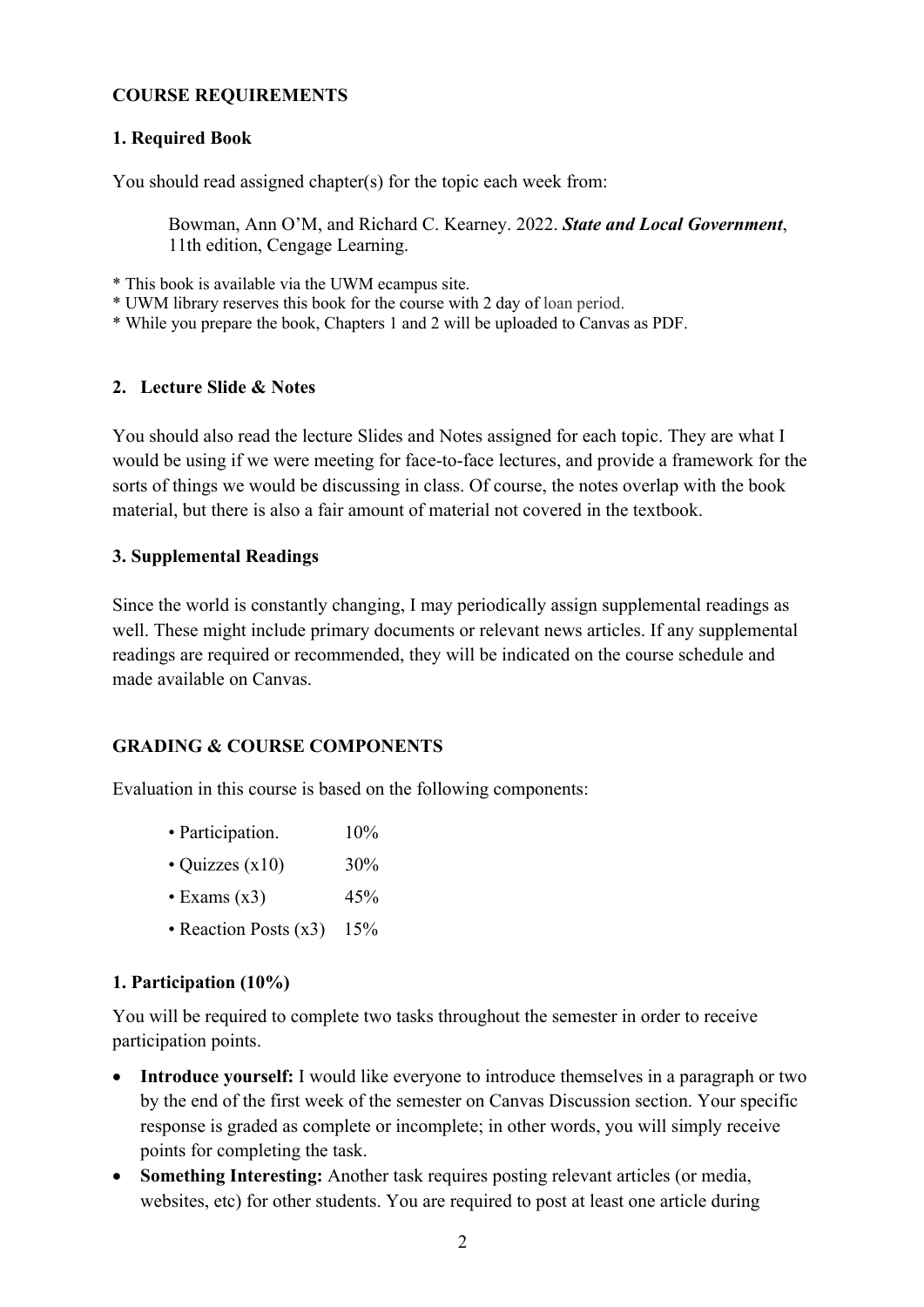semester and the contents to share should be relevent to our weekly topic. When you post an article, you need to identify the topic and brefliy explain why this article is interesting, important, or worthy to read. Feel free to leave comments on any post. Active participation will be rewarded with additional points.

#### **2. Quizzes (10 × 3% = 30%)**

There will be 10 quizzes in this class worth an overall 30%. All quizzes will be accessed on Canvas. Content quizzes are designed to ensure that you are reading the material and that your level of comprehension is as at a point where you do well on the exams. The quizzes are open-note, open-book format, and I will allow you to take the quiz twice and will count the highest score toward your grade. The time limit for quiz completion is 50 mins. Finally, there are no make up quizzes as you have plenty of time and multiple chances to complete them. The quizzes are set up to be graded immediately upon completion.

#### **3. Reaction Assignemnts**  $(3 \times 5\% = 15\%)$

There are 3 short writing assignments for this course. For each assignment, students will respond to a posted prompt in the discussion board section of Canvas. These reaction post assignments have two parts: 1. original posts and 2. commentary. Students will have a minimum of 2 weeks during which to complete the reaction post assignment. For all reaction topics, a student must first post an original response in order to see other student responses. A rubric for grading the reaction posts is provided for you on the Canvas site.

• **Original Posts**: For each reaction assignment, there will be a posted discussion topic. Students are expected to respond to this question with an original, well-reasoned, grammatically correct response. Note that your post must correctly cite relevant sources (i.e. the assigned readings). You will need in-text citations only. The correct format for citing is "blah blah… (Last name of author - space - year of publication - comma- page number)". The page number need only be included if you are using a quote.

E.g., "The study of state and local politics…. (Bowman and Kearney 2022, 2)".

Of course, you are welcome to include outside material as well, but you will need to include full citations for reference. Original reaction posts are to be a minimum of 15 complete sentences (about 3 paragraphs). Posts must be written in essay/paragraph format; unless otherwise specified, bullet points, numbered responses, and/or incomplete sentences are not acceptable.

• **Commentary:** Each student will be randomly assigned to provide commentary on the post of other student. Commentary must be constructive, respectful, and should offer an additional point, pose a question, or present a counter-argument. (i.e., Simply stating that you agree with someone is insufficient). Commentaries are to be at least 3 sentences in length. Commentatry due is one day after the original post due date.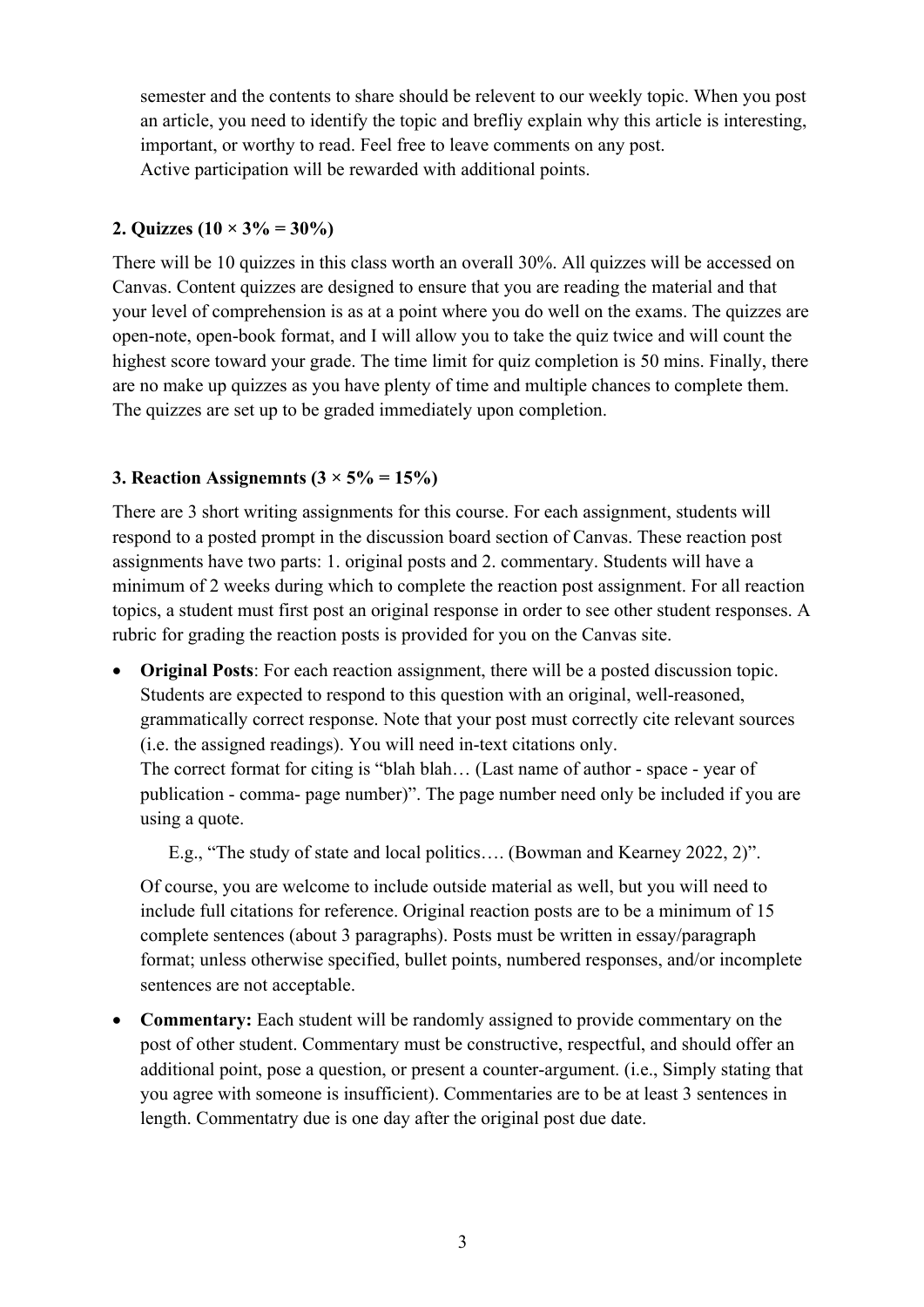#### **4. Exams (3 × 15% = 45%)**

There will be three exams during the semester, listed in the course schedule. Each exam is worth 15% of your overall grade. The exam will consist of 30 multiple choice questions worth 2 points each.

While these exams will be open book, they are timed, so you will need to use your time wisely. The exam time is limited to 90 minutes. All required material covered in the class will be 'fair game' for the exams, not just the material from the textbook. For each exam, you will have a 7 day span in which to take your exam. If you cannot take the exam within the allotted time span, you must notify the Instructor of your extenuating circumstances at least 2 weeks before the testing period begins. In such a case, you must be able to provide the requisite University approved documentation. No make-up exams will be offered.

Students may only take an exam once. YOU ARE RESPONSIBLE FOR MAKING SURE YOU HAVE A SECURE INTERNET CONNECTION. Technical problems during the exam do not entitle any student to a make-up exam. You have one opportunity to submit your test; whatever is submitted (if it is submitted early or not at all) is what will be graded.

Final grades in this course are computed on the following basis:

| • A: $92-100\%$     | • A-: 90-91%       |
|---------------------|--------------------|
| $\cdot$ B+: 88-89%  | $\cdot$ B: 82-87%  |
| $\cdot$ B-: 80-81%. | $\cdot$ C+: 78-79% |
| $\cdot$ C: 72-77%.  | $\cdot$ C-: 70-71% |
| $\cdot$ D+: 68-69%. | $\cdot$ D: 62-67%  |
| $\cdot$ D-: 60-61%. | • F: $\leq 60\%$   |

#### **Note:**

- \* In cases in which a student is on the borderline between grades (e.g., 91.5), I will always round up to the higher grade, provided that you have engaged in regular and active participation in class.
- \* If you have any questions about grading policy in general, or any questions about any particular grade you received, please reach out to me via email. I will be more than happy to discuss your grade with you and find ways in which your work can be improved.
- **\*** Late work is not accepted. All of the assignment due dates, criteria for completion, and full explanation are provided well ahead of time. In addition, all of the assignments can be turned in electronically on Canvas without physically being in class. Therefore, there is no excuse for late work. As stated above, makeup exams will not be allowed except for extreme circumstances.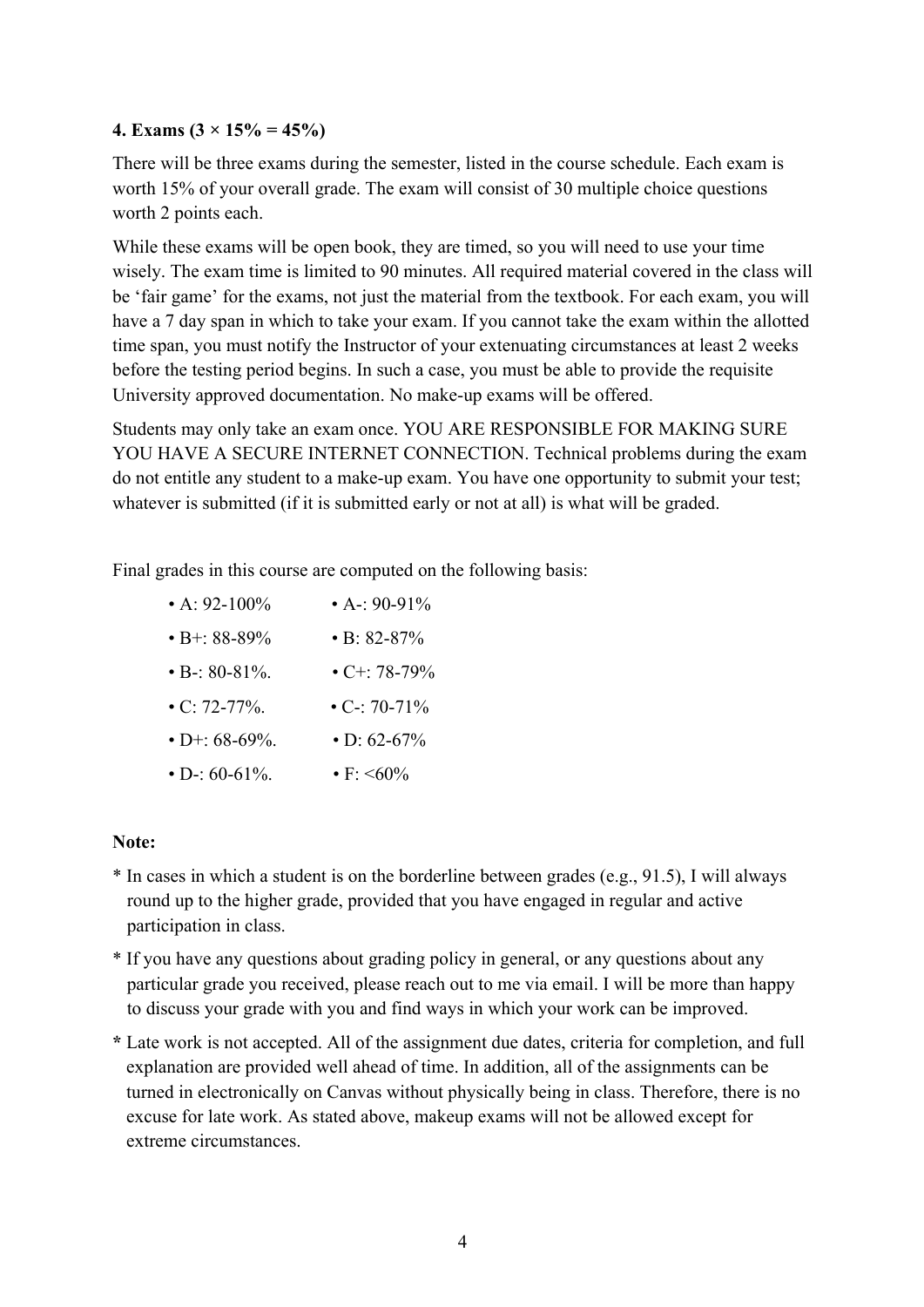#### **ONLINE INSTRUCTION**

Since the class is conducted online, there is a great deal of leeway built into the completion of required coursework. However, it is up to you to pay attention to due dates and requirements. My assumption is that you will be spending 12-15 hours per week on this class (the same amount of time as a 3-credit face to face course.)

Most importantly, you must have stable internet access for this class. I will not at any point in the semester hear complaints regarding late assignments due to not having internet access. The level of technological knowledge for participating in this class is minimal. If you need technical support, you can contact the UW-Milwaukee help desk with inquiries regarding Canvas problems.

In order to access any content on Canvas, you must complete a quiz dealing with the content of this syllabus. The quiz can be attempted an unlimited number of times, cannot hurt your grade, and must be completed with a 100%. The point of the quiz is to ensure that you understand the guidelines and requirements for the class so that there is no possibility for complaints later. In addition, your completion of the syllabus quiz is a contract that both of us agree to the guidelines set forth in this class.

A note about conduct: Since the class is conducted online and not face-to-face, some degree of anonymity occurs. On rare occasions, this anonymity is accompanied by a lack of formality or professional conduct. Please take note to not be disrespectful to other students and use professional tone and formal writing when you write a post or emails.

### **SPECIAL ACCOMODATIONS**

It is the University's policy to provide, on a flexible and individual basis, reasonable accommodations to students who have documented disabilities that may affect their ability to participate in course activities or to meet course requirements. Students with disabilities are encouraged to contact Disability Services for a letter of verification to provide to their instructors. If you are working through Disability Services and require specific course delivery options, please contact me as soon as possible so we can work to make these adjustments.

Similarly, if you have an upcoming event or emergency circumstances that will impact your performance in the course, let me know as soon as possible. Remember that once a due date has passed, options become very limited.

#### **ACADEMIC INTEGRITY**

Students are responsible for the honest completion and representation of their work, for the appropriate citation of sources, and for respect of others' academic endeavors. Students who violate these standards must be confronted and must accept the consequences of their actions. The disciplinary procedures can be found on the Student Academic Misconduct/Academic Discipline Procedure website.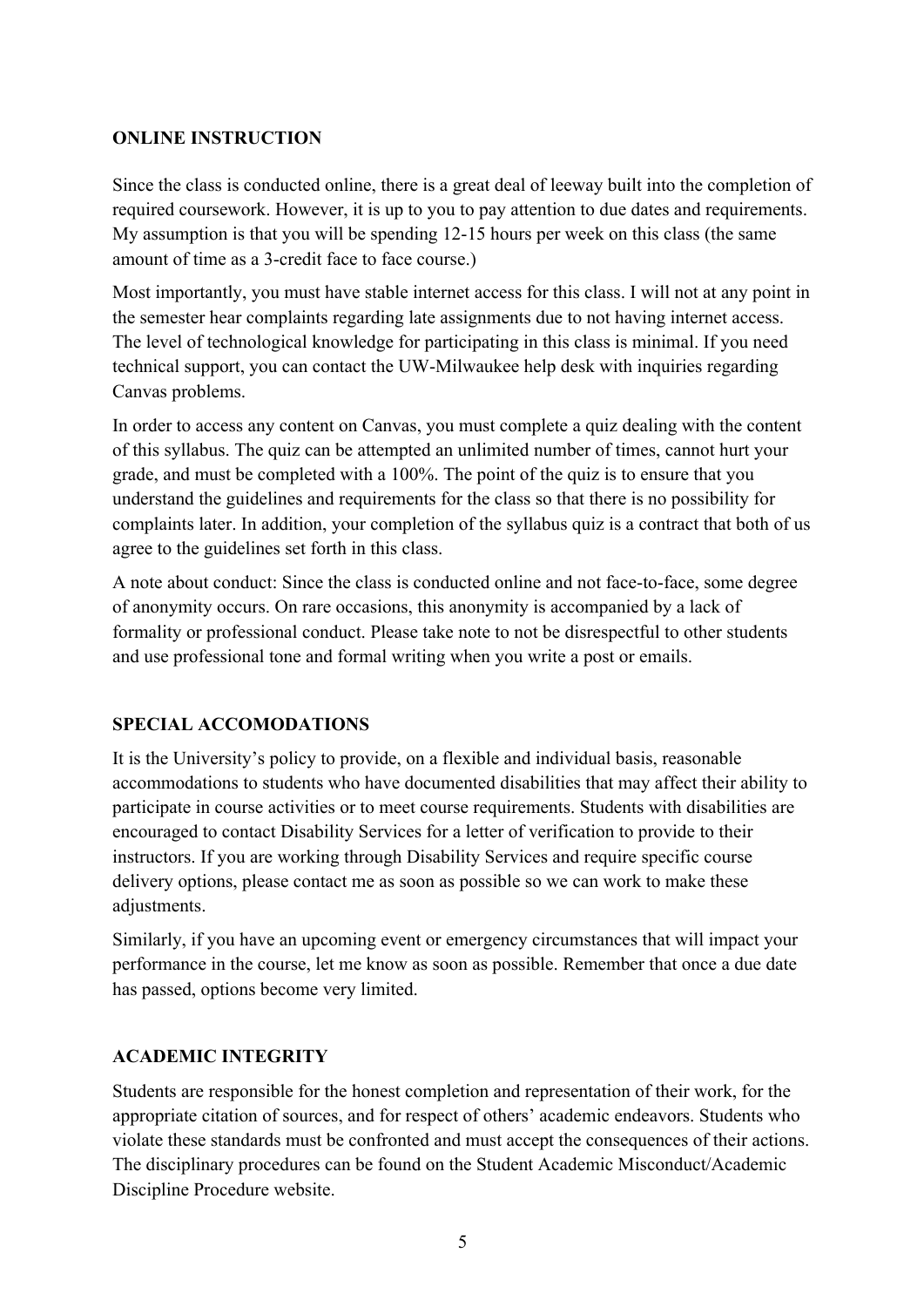## **CLASS SCHEDULE**

| <b>Week 1: Context of State Politics</b> |                                                                            |  |  |  |  |
|------------------------------------------|----------------------------------------------------------------------------|--|--|--|--|
| Date                                     | $1/24 - 1/28$                                                              |  |  |  |  |
| Requirements                             | Syllabus<br>٠                                                              |  |  |  |  |
|                                          | Chapter 1                                                                  |  |  |  |  |
|                                          | Lecture Slide/Notes<br>٠                                                   |  |  |  |  |
| Assigeneemnts                            | Post Introdcution by Sunday, Jan 30 at 11:59pm<br>$\bullet$                |  |  |  |  |
|                                          | Complete Syllabus Quiz (required in order to access course                 |  |  |  |  |
|                                          | content)                                                                   |  |  |  |  |
| Recommended                              | Ten Reasons Why We Should Pay Attention to Local Politics<br>$\bullet$     |  |  |  |  |
| <b>Week 2: Federalism</b>                |                                                                            |  |  |  |  |
| Date                                     | $1/31 - 2/4$                                                               |  |  |  |  |
| Requirements                             | Chapter 2                                                                  |  |  |  |  |
|                                          | Lecture Slide/Notes<br>$\bullet$                                           |  |  |  |  |
| Assigeneemnts                            | Quiz 1 by Sunday, Feb 6 at 11:59pm<br>$\bullet$                            |  |  |  |  |
| <b>Week 3: State Constitutions</b>       |                                                                            |  |  |  |  |
| Date                                     | $2/7 - 2/11$                                                               |  |  |  |  |
| Requirements                             | Chapter 3<br>٠                                                             |  |  |  |  |
|                                          | Lecture Slide/Notes<br>$\bullet$                                           |  |  |  |  |
| Assigeneemnts                            | Quiz 2 by Sunday, Feb 13 at 11:59pm                                        |  |  |  |  |
|                                          | <b>Week 4: Participation &amp; Elections</b>                               |  |  |  |  |
| Date                                     | $2/14 - 2/18$                                                              |  |  |  |  |
|                                          | Chapter 4                                                                  |  |  |  |  |
| Requirements                             | Lecture Slide/Notes                                                        |  |  |  |  |
| Assigeneemnts                            | Quiz 3 by Sunday, Feb 20 at 11:59pm<br>$\bullet$                           |  |  |  |  |
| Recommended                              | Browsing through Wisconsin Elections Commission Website<br>$\bullet$       |  |  |  |  |
|                                          | https://elections.wi.gov                                                   |  |  |  |  |
|                                          | <b>Week 5: Parties, Groups, Campaigns</b>                                  |  |  |  |  |
| Date                                     | $2/21 - 2/25$                                                              |  |  |  |  |
|                                          | Chapter 5                                                                  |  |  |  |  |
| Requirements                             | Lecture Slide/Notes                                                        |  |  |  |  |
| Assigeneemnts                            | Quiz 4 by Sunday, Feb 27 at 11:59pm<br>$\bullet$                           |  |  |  |  |
| Week 6: Exam 1                           |                                                                            |  |  |  |  |
| Date                                     | $2/28 - 3/4$                                                               |  |  |  |  |
| $\bullet$                                | <b>Exam 1</b> Opens Feb 28 (Mon) and is due by Mar 6 (Sun) at 11:59pm      |  |  |  |  |
| $\bullet$                                | Reaction Assignemnt 1 due by Mar 6 (Sun) at 11:59pm & Commnetary by Mar 7. |  |  |  |  |
| <b>Week 7: State Legislatures</b>        |                                                                            |  |  |  |  |
| Date                                     | $3/7 - 3/11$                                                               |  |  |  |  |
|                                          | Chapter 6<br>٠                                                             |  |  |  |  |
| Requirements                             | Lecture Slide/Notes<br>٠                                                   |  |  |  |  |
| Assigeneemnts                            | Quiz 5 by Sunday, Mar 13 at 11:59pm<br>٠                                   |  |  |  |  |
|                                          | Browsing through Wisconsin State Legislature Website<br>$\bullet$          |  |  |  |  |
| Recommended                              | https://legis.wisconsin.gov                                                |  |  |  |  |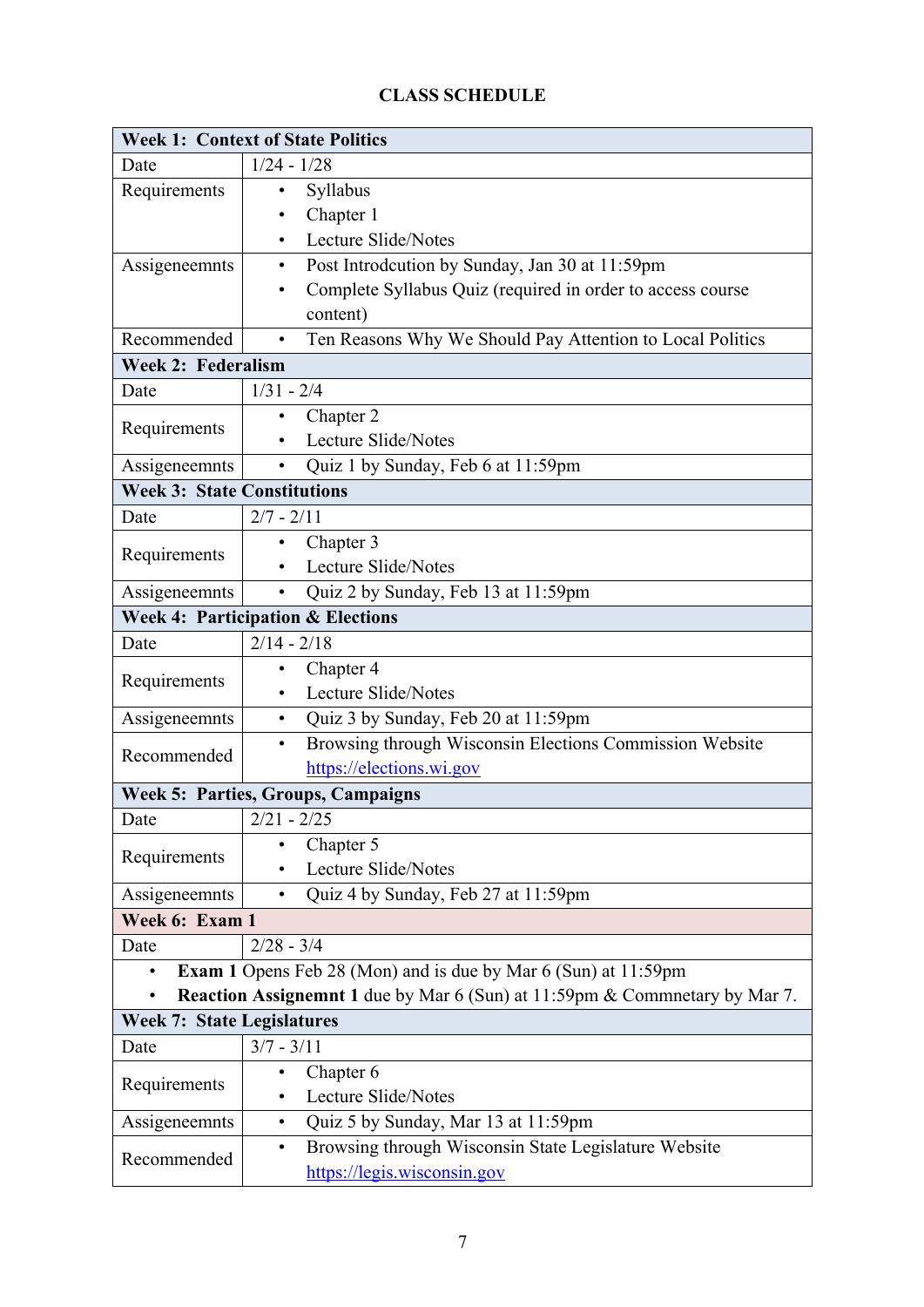| <b>Week 8: Governors</b>          |                                                                                                                                                       |  |  |  |  |  |  |  |
|-----------------------------------|-------------------------------------------------------------------------------------------------------------------------------------------------------|--|--|--|--|--|--|--|
| Date                              | $3/14 - 3/18$                                                                                                                                         |  |  |  |  |  |  |  |
|                                   | Chapter 7                                                                                                                                             |  |  |  |  |  |  |  |
| Requirements                      | Lecture Slide/Notes<br>$\bullet$                                                                                                                      |  |  |  |  |  |  |  |
| Assigeneemnts                     | Quiz 6 by Sunday, Mar 20 at 11:59pm<br>$\bullet$                                                                                                      |  |  |  |  |  |  |  |
|                                   | <b>Week 9: Bureaucracy</b>                                                                                                                            |  |  |  |  |  |  |  |
| Date                              | $3/21 - 3/25$                                                                                                                                         |  |  |  |  |  |  |  |
|                                   | Chapter 8<br>$\bullet$                                                                                                                                |  |  |  |  |  |  |  |
| Requirements                      | Lecture Slide/Notes<br>٠                                                                                                                              |  |  |  |  |  |  |  |
| Assigeneemnts                     | Quiz 7 by Sunday, Mar 27 at 11:59pm<br>$\bullet$                                                                                                      |  |  |  |  |  |  |  |
| <b>Week 10: State Courts</b>      |                                                                                                                                                       |  |  |  |  |  |  |  |
| Date                              | $3/28 - 4/1$                                                                                                                                          |  |  |  |  |  |  |  |
|                                   | Chapter 9                                                                                                                                             |  |  |  |  |  |  |  |
| Requirements                      | Lecture Slide/Notes                                                                                                                                   |  |  |  |  |  |  |  |
| Assigeneemnts                     | Quiz 8 by Sunday, Apr 3 at 11:59pm<br>$\bullet$                                                                                                       |  |  |  |  |  |  |  |
| Week 11: Exam 2                   |                                                                                                                                                       |  |  |  |  |  |  |  |
| Date                              | $4/4 - 4/8$                                                                                                                                           |  |  |  |  |  |  |  |
| $\bullet$<br>$\bullet$            | <b>Exam 2</b> Opens Apr 4 (Mon) and is due by Apr 10 (Sun) at 11:59pm<br>Reaction Assignemnt 2 due by April 10 (Sun) at 11:59pm & Commentary by 4/11. |  |  |  |  |  |  |  |
| <b>Week 12: Local Governments</b> |                                                                                                                                                       |  |  |  |  |  |  |  |
| $4/11 - 4/15$<br>Date             |                                                                                                                                                       |  |  |  |  |  |  |  |
|                                   | Chapter 10<br>٠                                                                                                                                       |  |  |  |  |  |  |  |
| Requirements                      | Lecture Slide/Notes<br>$\bullet$                                                                                                                      |  |  |  |  |  |  |  |
| Assigeneemnts                     | Quiz 9 by Sunday, Apr 17 at 11:59pm<br>$\bullet$                                                                                                      |  |  |  |  |  |  |  |
|                                   | <b>Week 13: State-Local Relations</b>                                                                                                                 |  |  |  |  |  |  |  |
| Date                              | $4/18 - 4/22$                                                                                                                                         |  |  |  |  |  |  |  |
| Requirements                      | Chapter 12<br>$\bullet$                                                                                                                               |  |  |  |  |  |  |  |
|                                   | Lecture Slide/Notes                                                                                                                                   |  |  |  |  |  |  |  |
| Assigeneemnts                     | Quiz 10 by Sunday, Apr 24 at 11:59pm<br>$\bullet$                                                                                                     |  |  |  |  |  |  |  |
|                                   | <b>Week 14: Revenue Sources</b>                                                                                                                       |  |  |  |  |  |  |  |
| Date                              | $4/25 - 4/29$                                                                                                                                         |  |  |  |  |  |  |  |
| Requirements                      | Chapter 13                                                                                                                                            |  |  |  |  |  |  |  |
|                                   | Lecture Slide/Notes                                                                                                                                   |  |  |  |  |  |  |  |
| Assigeneemnts                     | Quiz 10 by Sunday, May 1 at 11:59pm<br>$\bullet$                                                                                                      |  |  |  |  |  |  |  |
| <b>Week 15: Policy Process</b>    |                                                                                                                                                       |  |  |  |  |  |  |  |
| Date                              | $5/2 - 5/6$                                                                                                                                           |  |  |  |  |  |  |  |
| Requirements                      | Lecture Slide/Notes<br>$\bullet$                                                                                                                      |  |  |  |  |  |  |  |